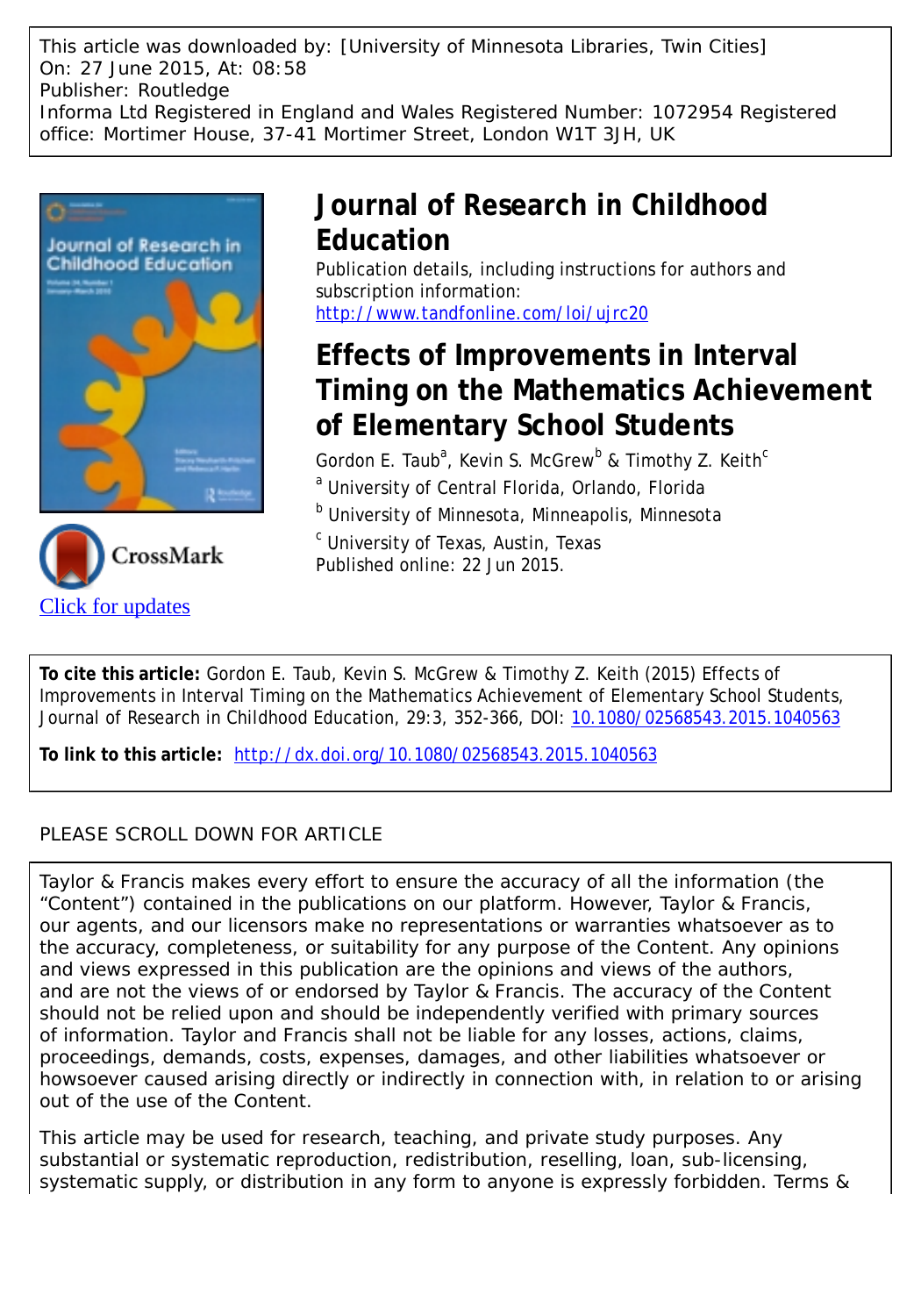Conditions of access and use can be found at [http://www.tandfonline.com/page/terms](http://www.tandfonline.com/page/terms-and-conditions)[and-conditions](http://www.tandfonline.com/page/terms-and-conditions)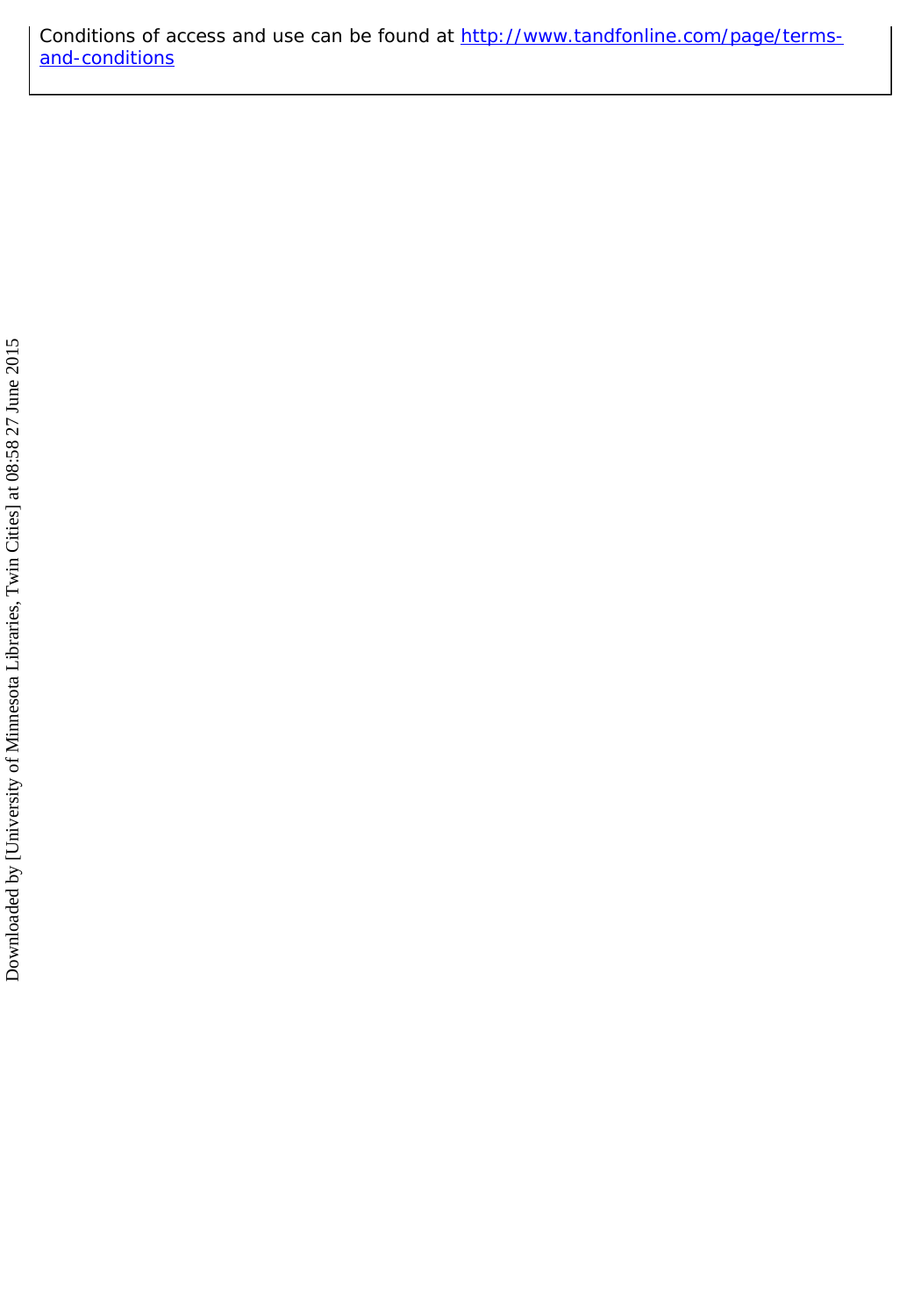# Effects of Improvements in Interval Timing on the Mathematics Achievement of Elementary School Students

**EXP** Routledge

Gordon E. Taub

*University of Central Florida, Orlando, Florida*

Kevin S. McGrew

*University of Minnesota, Minneapolis, Minnesota*

#### Timothy Z. Keith

*University of Texas, Austin, Texas*

This article examines the effect of improvements in timing/rhythmicity on mathematics achievement. A total of 86 participants attending 1st through 4th grades completed pre- and posttest measures of mathematics achievement from the Woodcock-Johnson III Tests of Achievement. Students in the experimental group participated in a 4-week intervention designed to improve their timing/rhythmicity by reducing latency response to a synchronized metronome beat. The intervention required, on average, 18 daily sessions of approximately 50 minutes each. The results from this nonacademic intervention indicate the experimental group's posttest scores on the measures of mathematics were significantly higher than the nontreatment control group's scores. This article proposes an integration of psychometric theory and contemporary information processing theory to provide a context from which to develop preliminary hypotheses to explain how a nonacademic intervention designed to improve timing/rhythmicity can demonstrate a statistically significant effect on students' mathematics achievement scores.

Keywords: early childhood mathematics, achievement, assessment, educational intervention, mathematics, elementary, intervention, standardized tests

Mathematics competency is crucial to success in academic and real-world environments. The skills necessary for mathematical success in K-12 schools include number correspondence, addition, subtraction, problem solving, and fluency (Mullis et al., [2001;](#page-15-0) Rivera-Batiz, [1992;](#page-16-0) Rourke & Conway, [1997\)](#page-16-1). With the exception of simple arithmetic (Bull & Johnston, [1997;](#page-13-0) Bull, Johnston, & Roy, [1999;](#page-14-0) Geary, [1993;](#page-14-1) Rourke & Conway, [1997\)](#page-16-1), relatively little is known about the development of mathematics skills and/or the underlying cognitive abilities that contribute to mathematics achievement and performance.

Submitted May 14, 2013; accepted September 19, 2013.

Address correspondence to Gordon E. Taub, University of Central Florida, ED 123K, Orlando, FL 32816. E-mail: [gtaub@mail.ucf.edu](mailto:gtaub@mail.ucf.edu)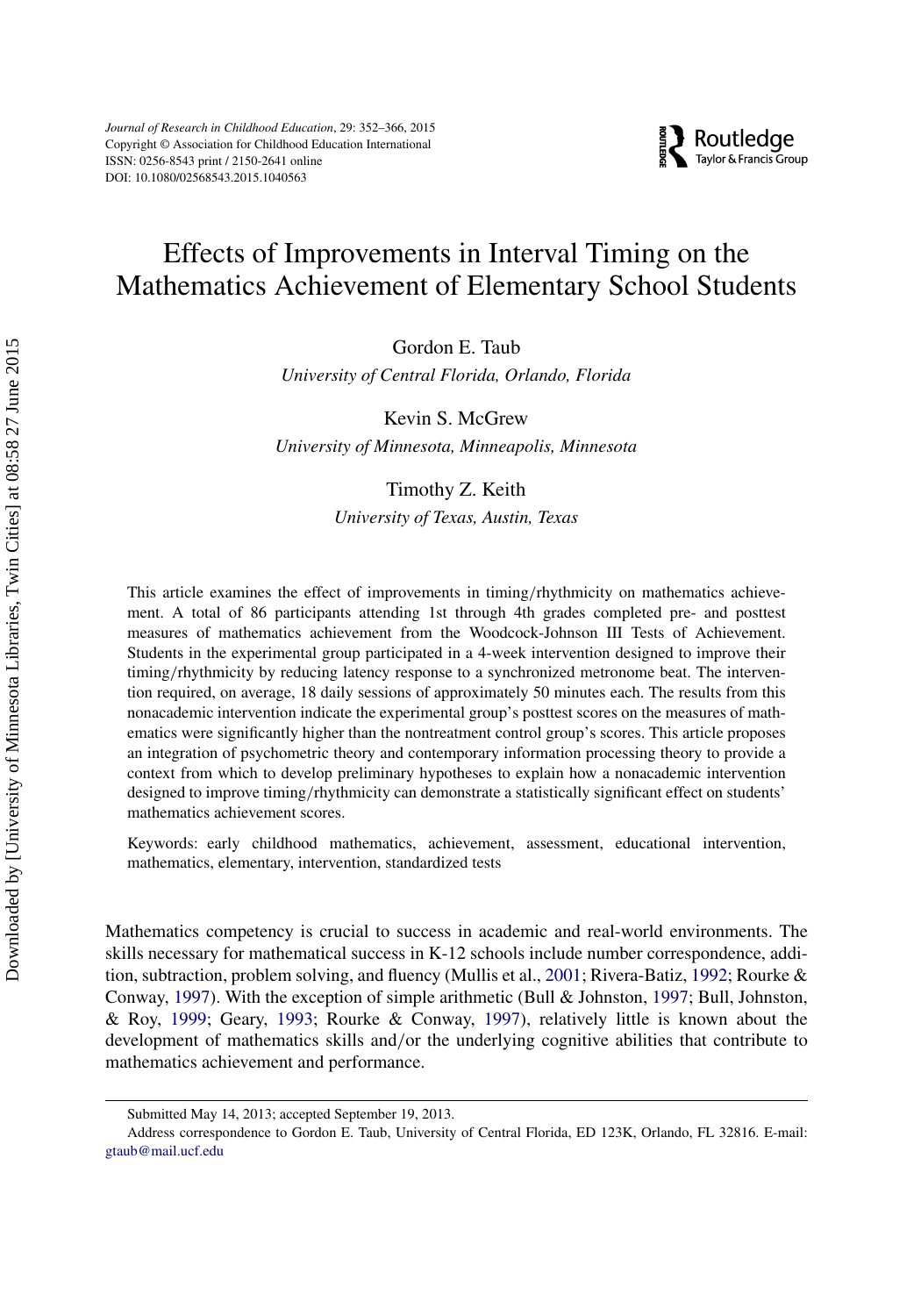Research examining the cognitive processes involved in mathematics performance has typically reported laboratory-based, domain-specific investigations of the basic cognitive tasks and strategies individuals use to solve mathematical problems (Ashcraft, [1995;](#page-13-1) Geary, [1994\)](#page-14-2). The domains typically investigated have included the development of number sense (i.e., the implicit awareness of quantitative concepts and relationships; Berch, [2005;](#page-13-2) Fuchs et al., [2010;](#page-14-3) Gersten & Chard, [1999\)](#page-14-4), the development of algorithms (Geary, [1993\)](#page-14-1), and other domain-specific competencies necessary for arithmetical success (Bryant & Rivera, [1997;](#page-13-3) Hoard, Geary, & Hamson, [1999\)](#page-15-1).

The state-of-the-art of mathematics performance research has recently benefited from an expanded focus on the breadth of psychometric (cognitive) constructs included in research studies (e.g., Bull & Johnston, [1997;](#page-13-0) Bull et al., [1999;](#page-14-0) Geary, [2007;](#page-14-5) Geary et al., [2009;](#page-14-6) Geary, Hoard, Nugent, & Bailey, [2012\)](#page-14-7) and the marriage of psychometric and information-processing (IP) theories (Geary, [2007\)](#page-14-5). It is our position that integrating research involving psychometric and IP theories may advance our understanding of students' academic (e.g., mathematical) achievement.

Integrating our understanding of academic performance behavior with academic performance process at a psychological level (i.e., neuroscience or neuropsychological interventions) may be the next frontier for research in academic performance. One neuroscience-based intervention, the use of synchronized metronome tapping (SMT), has received significant attention in empirical research.

Several behaviors important to school success (e.g., academic achievement, attention, motor planning, and sequencing) have demonstrated statistically significant relationships with timing/rhythm (Barkley, [1997a,](#page-13-4) 1997b; Greenspan, [1992;](#page-14-8) Wolff, [2002;](#page-16-2) Wolff, Michel, Ovrut, & Drake, [1990\)](#page-16-3) as well as areas of academic achievement (e.g., language, mathematics, reading, and overall academic achievement; Ellis, [1992;](#page-14-9) Mitchell, [1994;](#page-15-2) Weikart, Schweinhart, & Larner, [1987\)](#page-16-4).

A number of recent studies that used the Interactive Metronome (IM), an SMT-based intervention, have demonstrated positive impacts on school-age children's reading. Taub, McGrew, and Keith [\(2007\)](#page-16-5) found that elementary school-age students in the experimental IM group experienced statistically significant gains in phonics, phonological processing, and reading fluency, when compared to a nontreatment control group. Ritter, Colson, and Park [\(2013\)](#page-16-6) reported that elementary school-age participants in an combined integrated language and IM treatment condition demonstrated greater gains in reading fluency and comprehension than gains reported for the integrated language program alone. SMT is also believed to play an important role in the diagnosis of students with disabilities and developmental dyslexia (Wolff, [2002\)](#page-16-2). Specifically, students experiencing dyslexia were found to have a difference of 100 to 150 milliseconds when responding to a metronome beat when compared to students not experiencing a learning disability, thus indicating that a deficit of temporal IP may underlie or contribute to dyslexia (Wolff, [2002\)](#page-16-2).

The purpose of this study was to investigate the effects of an SMT-based intervention on the mathematics achievement of elementary school-age students. We first begin with an overview of contemporary literature on IP models and mathematics. IP and executive functions are believed to be the primary neurological mechanisms affected by SMT interventions. This is followed by a review of the literature on mathematics achievement and working memory and timing/rhythmbased research.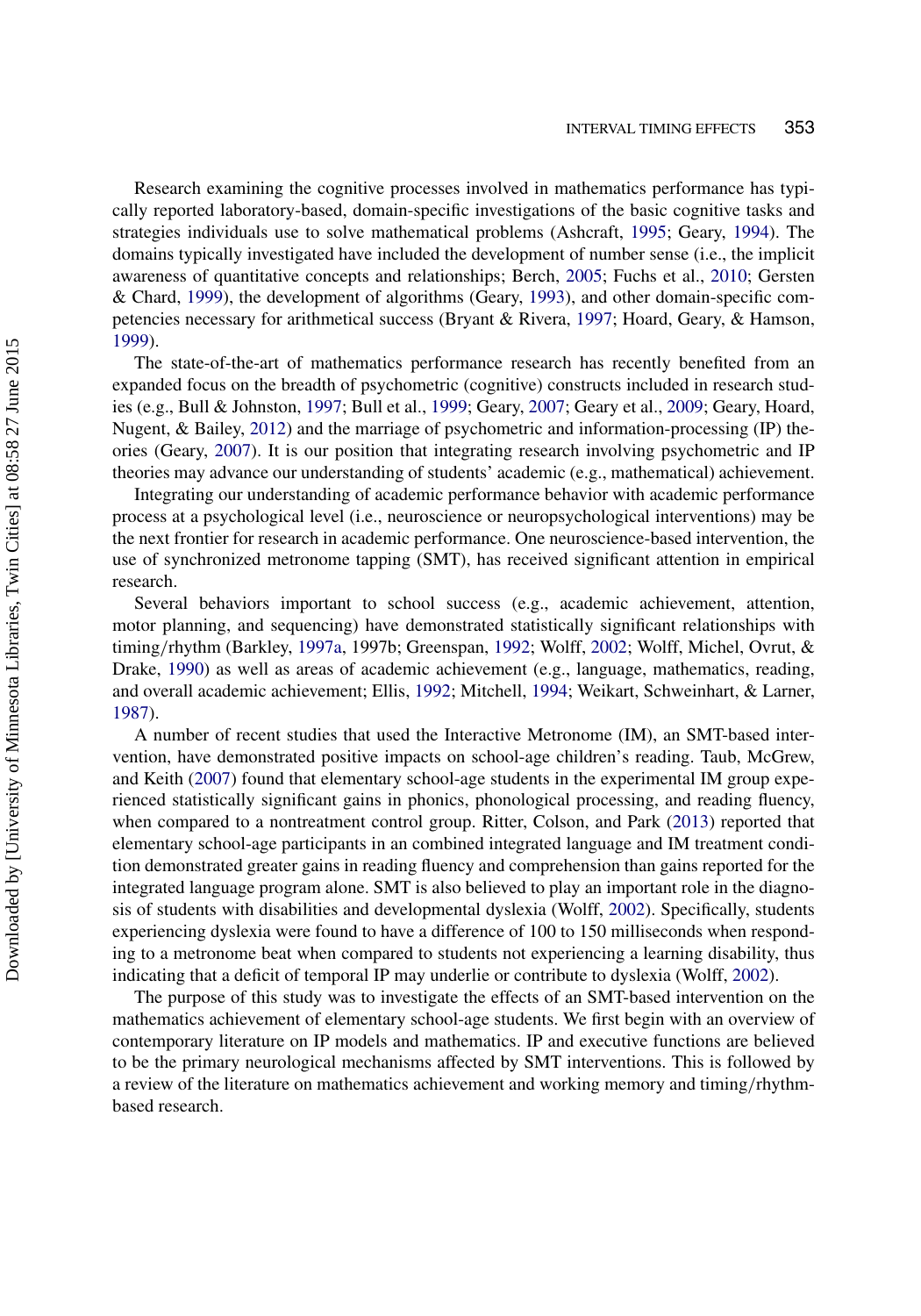#### IP MODELS AND MATHEMATICS ACHIEVEMENT

#### IP Models Defined

The recent integration of psychometric research with contemporary IP theories has resulted in a better understanding of cognitive and academic performance (Kyllonen, [1996;](#page-15-3) McGrew, [2005\)](#page-15-4). Although slightly different IP models are the subject of empirical investigation, the foursource consensus model (Kyllonen, [1996\)](#page-15-3) is used here. Within Kyllonen's [\(1996\)](#page-15-3) model, the four primary components contributing to IP performance are procedural knowledge, declarative knowledge, processing speed, and working memory.<sup>[1](#page-13-5)</sup> Of the four, working memory is likely the most important component when integrating psychometric and IP models to explain academic performance. Working memory plays a central role in the explanation of individual differences in (1) language comprehension (Engle, Cantor, & Carullo, [1992;](#page-14-10) Just & Carpenter, [1992\)](#page-15-5), (2) reading and mathematics performance (Geary, [2007;](#page-14-5) Hitch, Towse, & Hutton, [2001;](#page-15-6) Leather & Henry, [1994\)](#page-15-7), (3) reasoning or general intelligence (Ackerman, Beier, & Boyle, [2002;](#page-13-6) Conway, Cowan, Bunting, Therriault, & Minkoff, [2002;](#page-14-11) Engle, Tuholski, Laughlin, & Conway, [1999;](#page-14-12) Fry & Hale, [1996,](#page-14-13) 2000; Kyllonen & Christal, [1990;](#page-15-8) Süß, Oberauer, Wittmann, Wilhelm, & Schulze, [2002\)](#page-16-7), and (4) long-term memory performance (Park, Smith, Lautenschlager, & Earles, [1996;](#page-15-9) Süß et al., [2002\)](#page-16-7).

The theoretical explanations for the consistently strong working memory→criterion relations differ primarily in the cognitive resources proposed to underlie working memory performance (Lohman, [2000\)](#page-15-10). A sample of resources hypothesized to influence cognitive/academic performance vis-à-vis working memory are storage capacity, processing efficiency, the central executive, domain-specific processes, and controlled attention (Bayliss, Jarrold, Gunn, & Baddeley, [2003;](#page-13-7) Engle, [2002;](#page-14-14) Engle et al., [1999\)](#page-14-12). Researchers have hypothesized that working memory is strongly associated with complex cognitive performances (e.g., fluid reasoning, reading, and mathematics) because of the considerable amount of information that must be actively maintained within the limited resources of working memory (Baddeley, [2012;](#page-13-8) Engle, [2002;](#page-14-14) Unsworth & Engle, [2007\)](#page-16-8). This is most evident when active transformation of the information in working memory, which requires considerable focused controlled attention, is required.

The important conclusion from this literature is that contemporary psychometric and IP research converge on the critical importance of working memory in a wide variety of cognitive/academic performance domains, including mathematics. These results highlight the importance of increasing our understanding of the relationship between select psychometric/IP cognitive constructs (working memory in particular) and mathematics achievement.

## IP Models and Mathematics Performance Research

IP research has consistently suggested a significant causal relationship between working memory and mathematics performance (Geary, [1993,](#page-14-1) [2007;](#page-14-5) Passolunghi & Siegel, [2004\)](#page-16-9). Several authors have reported that working memory plays a crucial role in calculation and in solving arithmetic word problems (Furst & Hitch, [2000;](#page-14-15) Geary, [1993;](#page-14-1) Geary, Hamson, & Hoard, [2000;](#page-14-16) McLean & Hitch, [1999;](#page-15-11) Passolunghi, Cornoldi, & De Liberto, [1999;](#page-15-12) Passolunghi & Pazzaglia, [2004;](#page-16-10) Passolunghi & Siegel, [2004;](#page-16-9) Swanson, [1993\)](#page-16-11).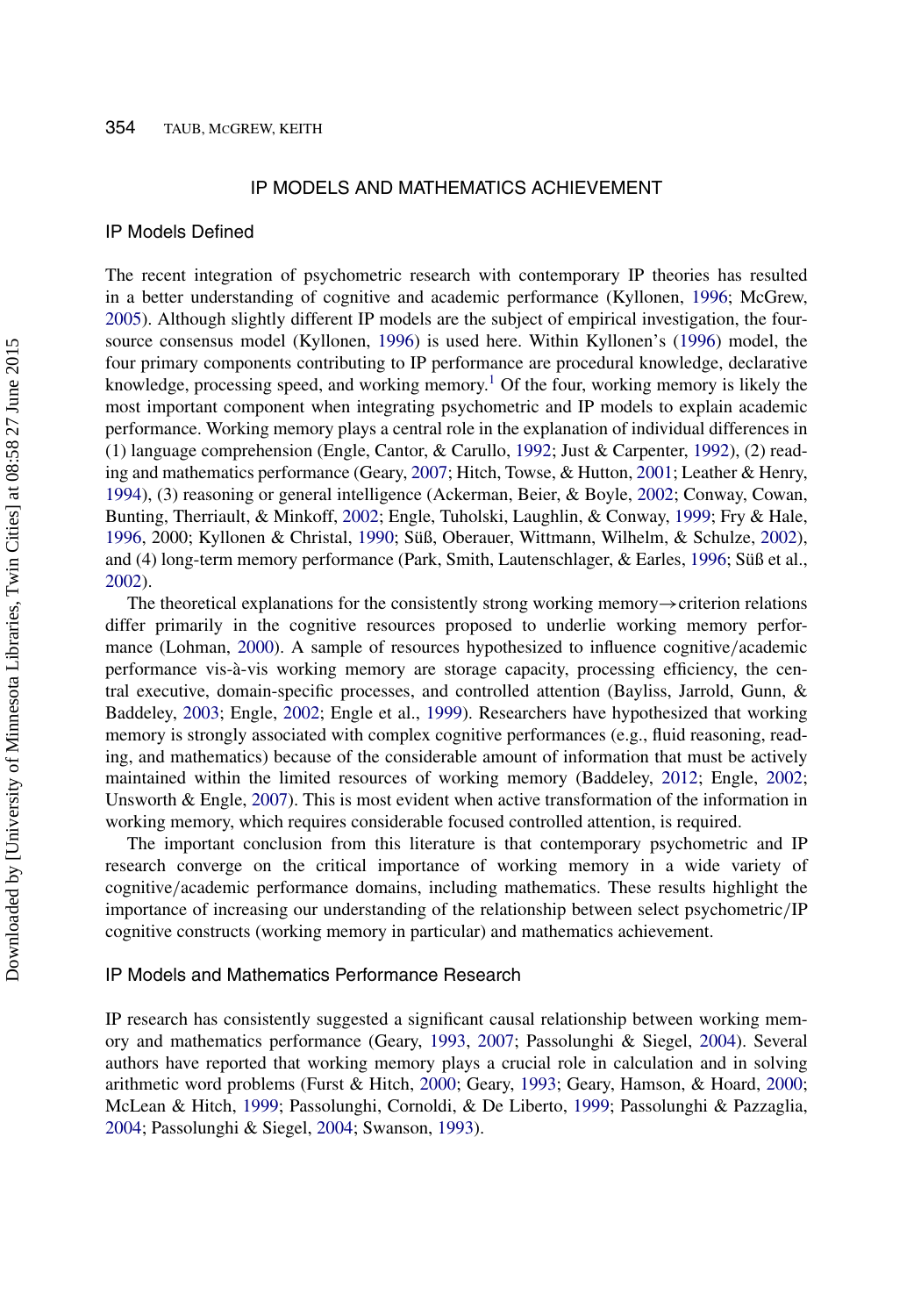The central executive function component of Baddeley's [\(1996\)](#page-13-9) domain-general working memory system is hypothesized to allow for improvement in performance via the enhancement of selective or controlled attention. Controlled attention can be defined as the flexibility to switch between retrieval plans as well as the inhibition of task-irrelevant information (intrusions) in working memory (Engle, [2002;](#page-14-14) Engle et al., [1999;](#page-14-12) Passolunghi & Siegel, [2004\)](#page-16-9). For example, computational word problems require the ability to reduce the accessibility of memories of nontarget and irrelevant information, which often can produce "intrusion errors" (Passolunghi & Siegel, [2004\)](#page-16-9). To adequately construct a representation of math word problems, information must be examined for relevance, selected or inhibited, and then integrated with other information (Passolunghi et al., [1999;](#page-15-12) Passolunghi & Pazzaglia, [2004\)](#page-16-10). Barrouillet, Fayol, and Lathulière [\(1997\)](#page-13-10) have noted that even during the most elementary math operations (e.g., association of two operands with a response) a number of incorrect response competitors are activated and must be inhibited (Geary, [1993;](#page-14-1) Geary et al., [2000\)](#page-14-16).

In addition to working memory, processing speed has been implicated in efficient performance across cognitive and academic performance domains (Kail, [1991;](#page-15-13) Kail, Hall, & Caskey, [1999;](#page-15-14) Lohman, [1989\)](#page-15-15). A pivotal concept in IP models is that human cognition is constrained by a limited amount of processing resources, particularly in working memory capacity. Many cognitive activities require a person's deliberate effort; however, people are limited in mental capacity and in the amount of mental effort they can allocate to a specific activity. In the face of limited processing resources, speed of processing becomes critical because processing speed determines, in part, how rapidly limited resources can be reallocated to other cognitive tasks (Kail, [1991\)](#page-15-13). This is why processing speed is implicated as a determinant in efficient working memory processing, including in the fluency of retrieval of numerical information from long-term memory (Case & Toronto, [1982\)](#page-14-17). It is widely accepted that working memory is an important IP component for complex cognitive and academic performance (e.g., mathematics). However, intervention-based research designed to improve working memory performance is limited, as is research investigating the effects of interventions/treatments to improve academic achievement indirectly through improved IP performance.

# WORKING MEMORY—IP—MENTAL/INTERVAL TIMING—MATHEMATICS LINK?

We believe that a potentially important (and often overlooked) historical psychometric/IP link may exist that could account for the importance of working memory in mathematics and other cognitive performance situations. According to Stankov [\(2000\)](#page-16-12), one of the earliest recorded descriptions of a psychometric factor that captures a critical essence of working memory is the temporal tracking ability (Stankov, Horn, & Roy, [1980\)](#page-16-13).

More recently, cognitive psychology has extended research into temporal tracking to include the phenomenon of interval and millisecond-level timing. Research indicates humans have developed multiple timing systems that are active over more than 10 orders of magnitude, which are generally categorized into three broad groups that involve different neural mechanisms (Buhusi & Meck, [2005\)](#page-13-0). Circadian timing operates over the 24-hour sleep–wake cycle. Interval timing covers human behaviors governed in terms of seconds to minutes, such as decision making and deliberate time estimation. Millisecond timing is the most precise and plays a crucial role in motor behaviors, playing music, speech recognition and generation, dancing, and many cognitive mechanisms associated with intelligence (Buhusi & Meck, [2005\)](#page-13-0).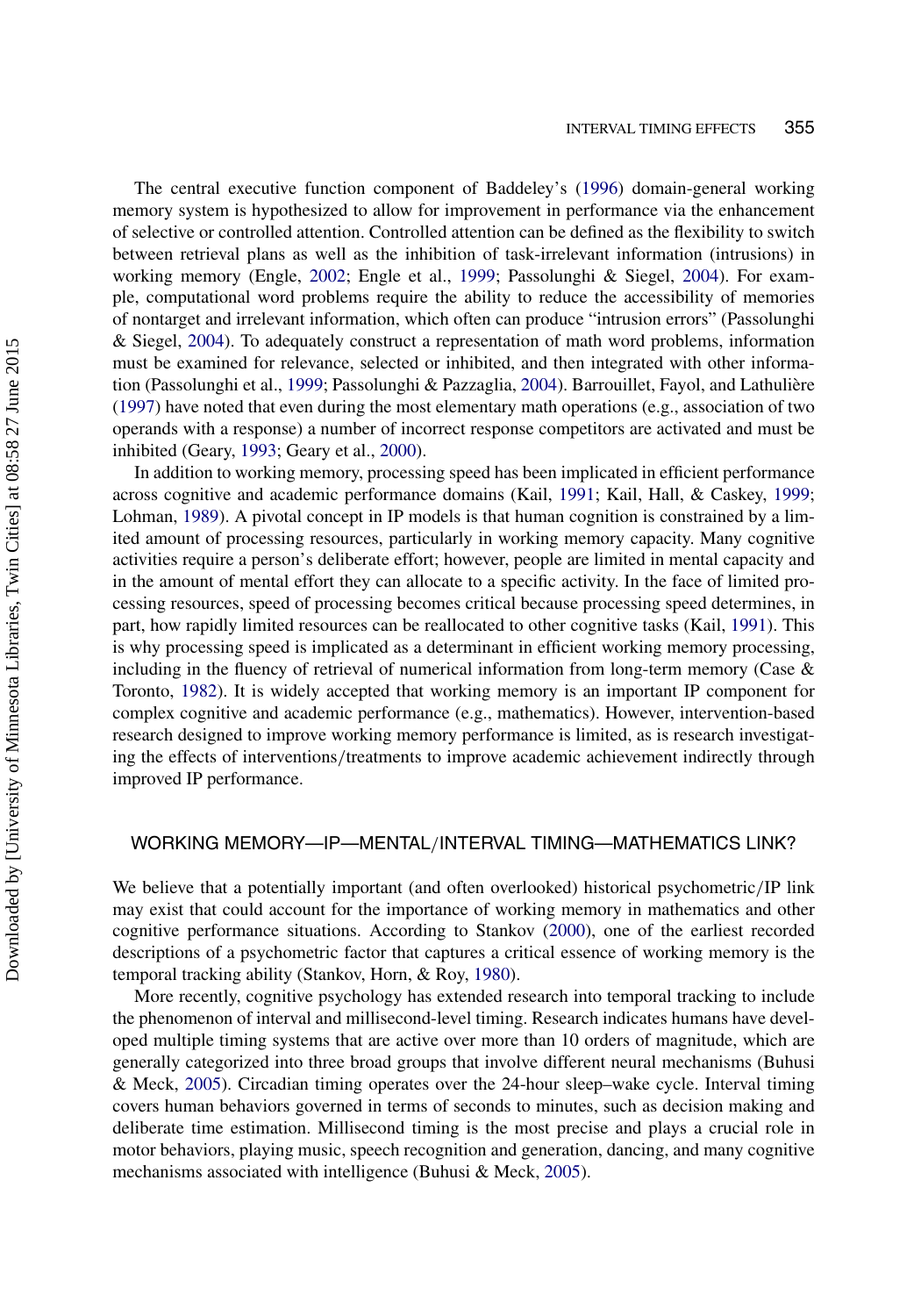#### 356 TAUB, MCGREW, KEITH

Interval and millisecond timing has been studied through a variety of research paradigms. Among the oldest are tasks that require an individual to maintain synchrony with auditory tones (e.g., from a metronome; see Wing & Kristofferson, [1973\)](#page-16-14). As an example, SMT requires participants to replicate, through movement, the beat of a metronome. A central component of contemporary SMT methods is the provision of visual and auditory feedback that reflects the degree to which the person's "on-target" tapping approximates the target stimulus as measured in milliseconds. SMT is described as a linear error correction mechanism, which compensates for asynchronies by locally adjusting the phase of the underlying timekeeper (Vorberg  $&$  Fuchs, [2004\)](#page-16-15).

When temporal deviations from the underlying metronome-based interval are realized (e.g., via visual and/or auditory performance feedback measured in milliseconds) an automatic phase adjustment is triggered. The allocation of attentional resources and the inhibition of taskirrelevant stimuli, which may divert cognitive processing resources away from timing, are hypothesized to play a significant role in metronome-based synchronization of rhythmic movements (Brown & Bennett, [2002\)](#page-13-3). In addition, the quickness and efficiency of the phase adjustment mechanism is believed to eliminate the necessity for long-term memory or learning (Vorberg & Fuchs, [2004\)](#page-16-15). Thus, it is reasonable to hypothesize that synchronizing rhythmic movements to a metronome occurs primarily within the short-term, immediate resource-limited cognitive mechanism of working memory, which requires temporal tracking ability and controlled attention.

The study of the cognitive processes involved in the temporal control of simple rhythmic movements has been dominated largely by two different theoretical frameworks. One is the linear, stochastic representational mental time/interval-keeper models (Engbert et al., [1997;](#page-14-18) Krampe, Engbert, & Kliegl, [2002\)](#page-15-16). The other is the dynamic systems frameworks (i.e., nonlinear oscillator models; Engbert et al., [1997;](#page-14-18) Krampe et al., [2002\)](#page-15-16) or sensory-motor theories of temporal representation (i.e., temporal tracking as a form of sensory-guided action that uses the sensory-memory image to drive a movement via a control mechanism).

The mental-timekeeper models, as represented by the pacemaker-accumulator model (PAM), have been the dominant models for explaining timing-related human behaviors, but even PAM has not settled on whether there is a single pacemaker, multiple dependent pacemakers, or multiple independent pacemakers (van Rijn & Taatgen, [2008\)](#page-16-16). Despite the lack of a consensus regarding the theoretical basis and precise neural mechanisms of interval and millisecond timing, there is extensive research suggesting that temporal processing (i.e., a human brain clock) is fundamental to many human motor and cognitive behaviors (Buhusi & Meck, [2005;](#page-13-0) Mauk & Buonomano, [2004\)](#page-15-17) and is central to understanding SMT interventions.

#### Timing/Rhythm and Academic Achievement

A primary working hypothesis in this investigation is that research across different cognitive psychology subdisciplines has identified important links between central theoretical cognitive constructs and a variety of human performance outcomes (e.g., academics). It is our opinion that much of this research may be focusing on related, if not the same, cognitive constructs, many of which are important for mathematical success. Working memory has clearly been identified as a central theoretical explanatory construct for many complex cognitive performances. Temporal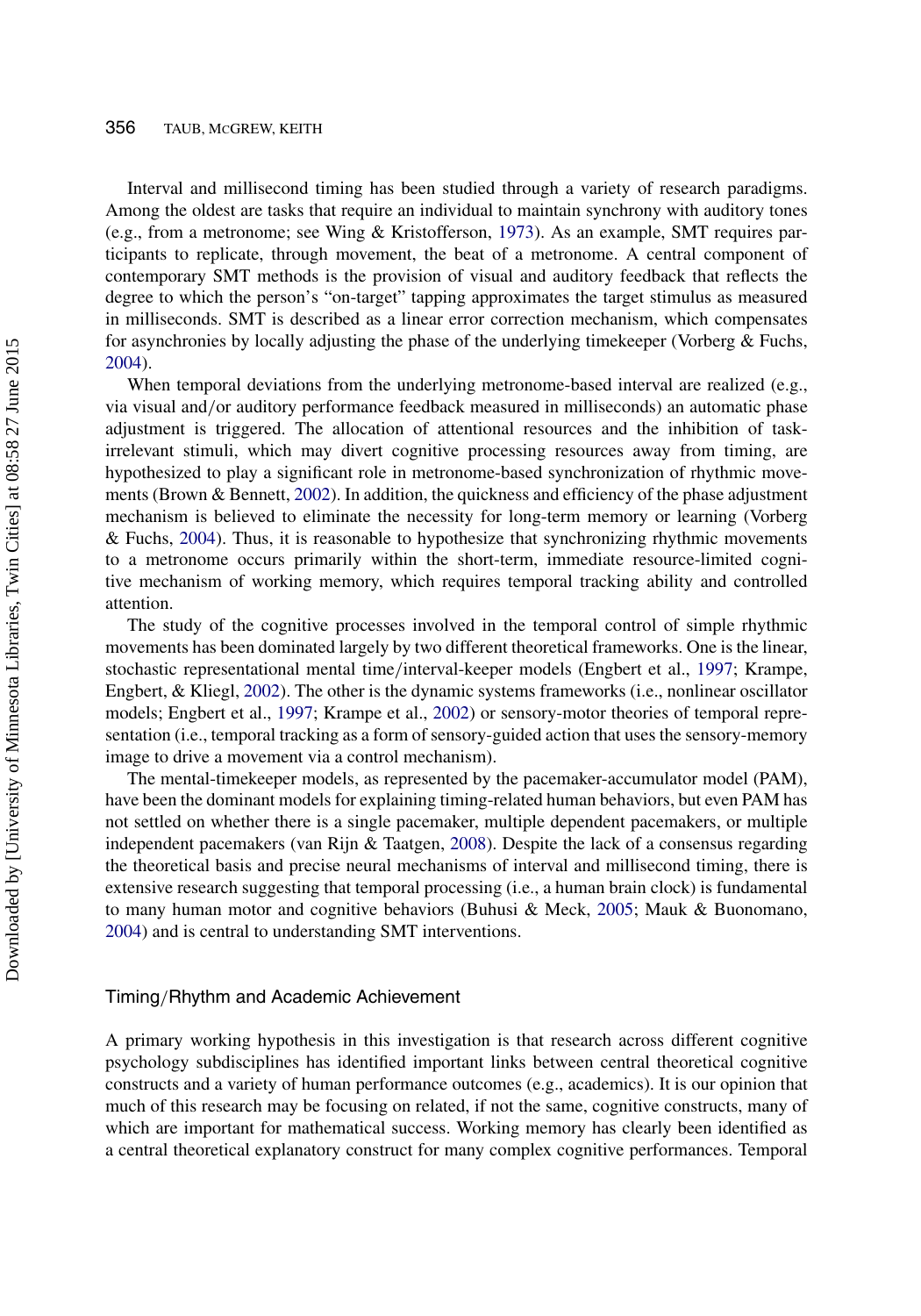tracking and temporal processing may represent an important facilitator of human cognitive performance that occurs within the IP subcomponent, working memory. The advancement of this hypothesis comes from recent studies demonstrating that SMT-based interventions focusing on improving the ability to judge and maintain rhythmicity (such as interventions involving temporal or mental time-keeping or tracking) produced improvements across a diverse array of outcome domains (McGrew, [2013\)](#page-15-18).

Several behaviors important to school success demonstrated statistically significant relationships with timing/rhythm, including academic achievement, attention, motor planning, and sequencing (Barkley, [1997a,](#page-13-4) [1997b;](#page-13-11) Greenspan, [1992;](#page-14-8) Wolff, [2002;](#page-16-2) Wolff et al., [1990\)](#page-16-3). Areas of academic achievement reported to be affected by timing/rhythm included language, mathematics, reading, and overall academic achievement (Ellis, [1992;](#page-14-9) Mitchell, [1994;](#page-15-2) Weikart et al., [1987\)](#page-16-4).

Recent research has also highlighted the potentially important role of timing precision and rhythm in the diagnosis of students with disabilities and developmental dyslexia (Wolff, [2002\)](#page-16-2). Typically, children are able to tap their finger, repeat a beat, or repeat a single syllable within about 50 milliseconds on either side of a pacing signal (Fraisse, [1982;](#page-14-19) Poeppel, Ruhnau, Schill, & Steinbuechel, [1990\)](#page-16-17). In contrast, students with dyslexia have a latency of anticipation of a metronome beat in the range of 150 to 200 milliseconds (Wolff, [2002\)](#page-16-2). This finding led Wolff to hypothesize that an underlying deficit of temporal IP may contribute to dyslexia.

More recently, Taub et al. [\(2007\)](#page-16-5) reported a statistically significant effect for improvement in timing/rhythmicity on a number of reading achievement outcomes, including reading decoding, reading fluency, and rapid automatized naming. This study used an SMT-based assessment and intervention technique called the IM method to improve participants' latency response to a reoccurring metronome beat. Ritter et al. [\(2013\)](#page-16-6) found that IM treatment, combined with an integrated language training program, produced greater reading fluency and comprehension gains than the integrated language-only treatment. Other studies using the IM method report significant effects for improvements in golf accuracy (Libkuman & Otani, [2002;](#page-15-19) Sommer & Rönnqvist, [2009\)](#page-16-18), attention, motor control, language processing, and decreased aggressive behavior in children with attention-deficit/hyperactivity disorder (ADHD) (Shaffer et al., [2001\)](#page-16-19). Interestingly, McGowan, Lin, Ou-Yang, Zei, and Brobman (2012) found that greater concentration, as measured by IM millisecond performance, resulted in shorter birth labor in nulliparous women.

Collectively, these diverse studies indicate that improvements in the latency response (measured in milliseconds from the target tone or beat) to a recurring metronome-based intervention, which is hypothesized to improve mental/interval/temporal tracking within the working memory system, possibly via increased attentional control, may produce domain general effects across a number of human performance domains. More specifically, and most relevant to the present study, is the area of mathematics.

## PURPOSE

The cross-domain effects of SMT-based assessment and intervention argues for further investigation. The purpose of this article is to investigate the effect of the SMT method on mathematics achievement.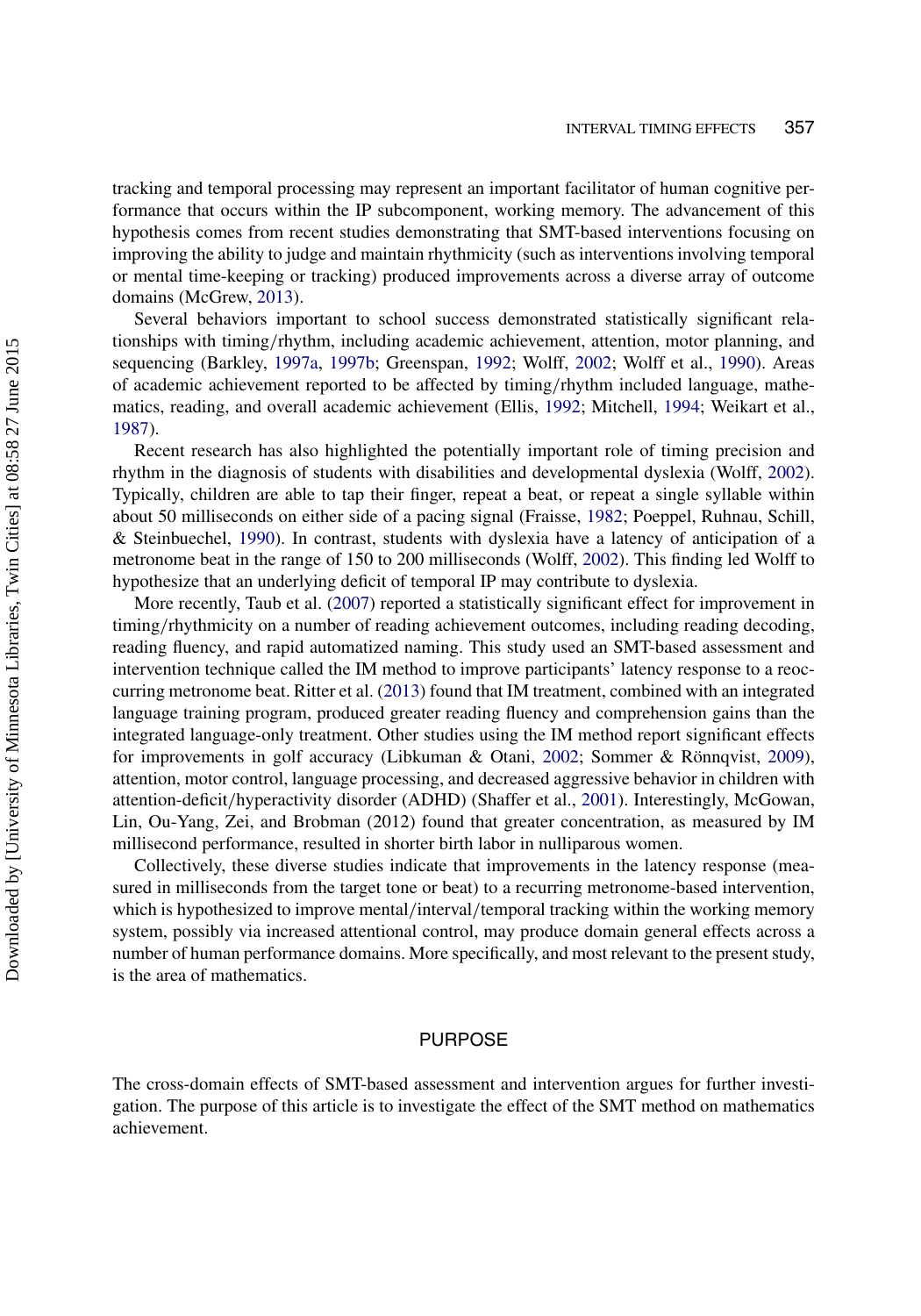#### METHOD

#### **Participants**

Study participants attended an inner-city charter school. The main difference between a charter school and a public school is the charter school receives funding directly from the State of Florida. The school provides education to students between kindergarten and 5th grade. Approximately 83% of the students attending the school received free or reduced-price lunch; all of the participants in the study were of African American descent. Study participants attended 1st through 4th grades and ranged from age 7 to 10 years with a mean of 8.15 years (*SD* = 10). Parents of all participants signed a parent permission form and participants provided both verbal and written assent to participate.

#### Pre–Post Dependent Variable Measures

The Woodcock-Johnson Tests of Achievement III (WJ III; Woodcock, McGrew, & Mather, [2001\)](#page-16-20) served as a pre- and posttest measure of participants' mathematics achievement. As described in the WJ III technical manual (McGrew & Woodcock, [2001\)](#page-15-20), the entire WJ III sample was stratified according to race, gender, geographic region, education, and age to mirror the population characteristics of the U.S. Census projections for the year 2000. The entire WJ III was standardized on 8,818 individuals.

All participants completed the two tests of mathematics (the Calculation and Math Fluency tests) from the WJ III that contribute to the Math Calculation Skills cluster. The Calculation test measures mathematics computation skills by requiring examinees to write numbers and to complete basic to complex mathematical operations. The Math Fluency test is a measure of automaticity of basic mathematics calculation skills and requires examinees to complete a combination of simple addition, subtraction, and multiplication problems within a 3-minute period.

#### STM Treatment

The SMT-based assessment intervention system used in the study was the IM method, hereafter referred to as IM. The goal of training using the IM is to reduce the mean negative synchronization error during normal tracking of a regularly occurring metronome beat. During IM training, the participant receives auditory and visual feedback. However, the auditory feedback guidance system is the primary feedback method. This system provides the participant with tonal stimuli (i.e., a short beep) that indicates whether the participant responded prior to, at, or past the regularly occurring auditory metronome beat, which is presented through headphones. The IM method uses computer software that measures, in milliseconds, the accuracy of participants' expectancy response to the metronome beat. Participants are presented with different tonal stimuli (i.e., a beep) depending on whether their expectancy response (generally a hand clap) was far from, close to, or at the metronome beat. In addition to the auditory guidance system, a visual output of the latency of their response is provided on a computer screen (similar to a digital clock).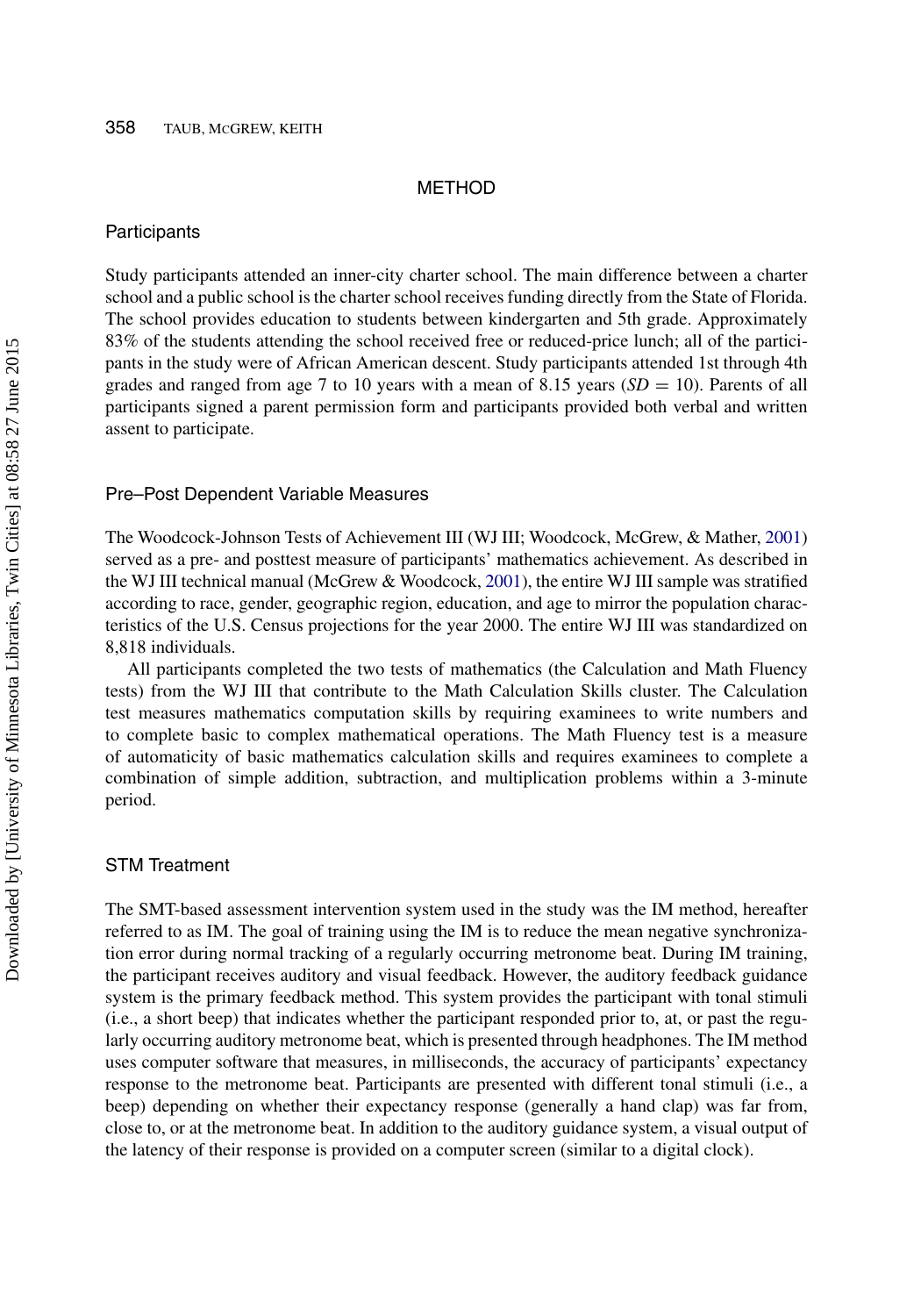The goal of IM training is the improvement of participants' timing/rhythmicity through the reduction in the millisecond latency between the occurrence of the regularly occurring metronome beat and the participant's physical expectancy response (generally a clapping response) indicating their expectation of the recurrence of the beat. IM training requires 15 to 18 hours of treatment. At the end of training, participants typically responded within approximately 15 milliseconds on either side of the beat. Prior to training, a participant's initial latency response is typically 80 to 100 milliseconds on either side of the beat. A typical IM training protocol engages participants in approximately 25,000 motoric repetitions. These physical responses, which indicate participants' expectancy of the onset of the recurring metronome beat, require several physical movements, including clapping hand-to-hand with a sensor on one palm, tapping the palm sensor lightly on the thigh, and tapping floor sensors with either the toe or back of the foot.

#### Procedure

All participants were randomly assigned to either an experimental or control group after they completed the WJ III mathematics pretest. A total of 49 participants were in the treatment group and 37 participants were in the control group. Participants in the experimental group were divided into four grade-level groups. Each group ranged in size from seven to 12 participants. The students in the experimental group participated in 18 daily sessions over a 4-week period. Each session lasted approximately 50 minutes. To ensure the IM protocol was followed, the first two authors randomly observed the treatment sessions. Although the experimental group participated in the intervention, the control group and nonstudy participants were in recess.

Immediately after the experimental group completed the IM intervention (approximately 4 weeks after the pretest administration), the selected WJ III math pretests were again administered to all participants. Participants from the experimental and control groups completed all tests together (small-group testing). The pre- and posttest administrations were completed in the students' own classrooms. All tests were administered by graduate students who had completed or were near the end of their second semester of graduate training in the administration of standardized tests. The lead author supervised all pre- and posttest administrations. The second author, who is coauthor of the WJ III, was present during random pre- and posttest sessions to ensure that standardized test administration procedures were followed. Graduate students serving as test administrators were unaware of each student's group assignment. Standardized administration procedures were followed during the administration of each test, with the exception that the tests were administered in groups, rather than individually. Although administered in groups, several steps were followed to ensure that standardized test administration procedures were followed as closely as possible. These steps included (1) the first author was present during all group administrations, (2) students were tested in groups with a minimum ratio of one test administrator to four students during all group administrations, (3) a coauthor of the WJ-III who confirmed that group administration of the selected tests would not compromise standardized test administration was present during random pre- and posttest sessions, and (4) all students progressed through the group test administration at the same time. If a student did not accurately complete a sample item, the group administration was stopped and the graduate student administering the tests followed standardized administration procedures to ensure adequate completion of the sample item.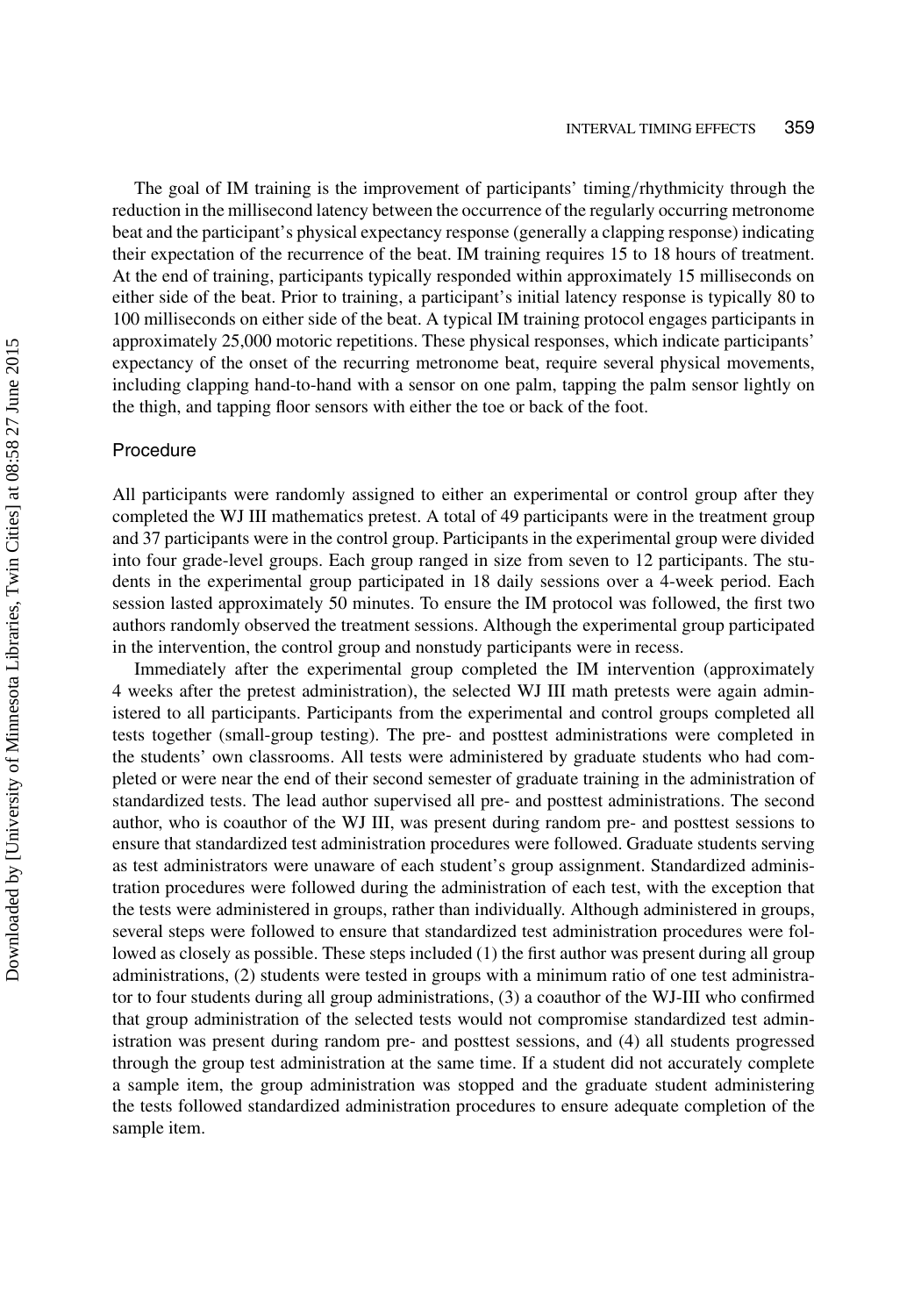| ANCOVA RESULTS. ETIECT OF SYLICITIONIZED METIONIONE TRIDING TRAINING ON MAMERIALCS |       |      |      |      |          |
|------------------------------------------------------------------------------------|-------|------|------|------|----------|
| <i>Measures</i>                                                                    |       | dt   |      |      | Hedges g |
| Calculation                                                                        | 4.821 | 1.82 | .016 | .056 | .293     |
| Math fluency                                                                       | 3.304 | 1.82 | .037 | .039 | .246     |

TABLE 1 ANCOVA Results: Effect of Synchronized Metronome Tapping Training on Mathematics

## <span id="page-10-0"></span>**RESULTS**

This study investigated the effect of the IM intervention on mathematics achievement. Participants' pre- and posttest scores were obtained from the administration of two WJ III mathematics tests. The IM method was used to measure and improve participants' latency response to a synchronized metronome beat. Multivariate analysis of covariance (MANCOVA) was the primary method of analysis, with univariate ANCOVA follow-up tests used for all analyses. To control for the effect of initial level of performance on the subsequent posttests, participants' W scores on the WJ III pretest measures of mathematics served as the covariate(s) in all analyses. Given the prediction that statistically significant differences would favor the experimental group, one-tailed tests ( $\alpha = .05$ ) were used to evaluate statistical significance.

Participants who received the IM training showed statistically significantly higher scores on the multivariate Math posttest (controlling for the Math pretests) compared to the control group participants,  $F(1, 81) = 3.667$ ,  $p < .015$ , although the effect size was relatively small ( $\eta_p^2 = .083$ ). [Table 1](#page-10-0) presents the results of the univariate follow-up tests, which revealed statistically significant effects for both measures of math skills: Calculation ( $p = .016$ ,  $\eta^2 = .056$ ,  $g = .293$ ) and Math Fluency ( $p = .037$ ,  $\eta^2 = .039$ ,  $g = .246$ ).

# **DISCUSSION**

The purpose of this study was to determine if a short-term, nonacademic STM treatment, designed to improve the timing/rhythmicity abilities of elementary school-age students, would generalize to increased performance in mathematics achievement test scores. This study included 86 participants attending either 1st, 2nd, 3rd, or 4th grade in an inner-city charter school. Participants were randomly assigned to either an experimental group or a control group. The IM method, an SMT-based intervention, was used to improve the experimental group's timing/rhythmicity during 18 separate 50-minute daily SMT intervention treatment sessions. Although the participants in the experimental group received the IM intervention, participants in the control group were in recess. Neither group received academic instruction during the IM treatments. Pre- and posttest performance on two WJ III mathematics achievement tests (Calculation and Math Fluency) was the dependent variable. The ANCOVA statistical procedure was used to analyze all scores, with the participants' pretest mathematics scores serving as the covariant (to control for regression to the mean pre–post test effects).

The results indicated that the SMT method had, on average, a statistically significant effect on the experimental participants' math achievement scores, above and beyond the typically expected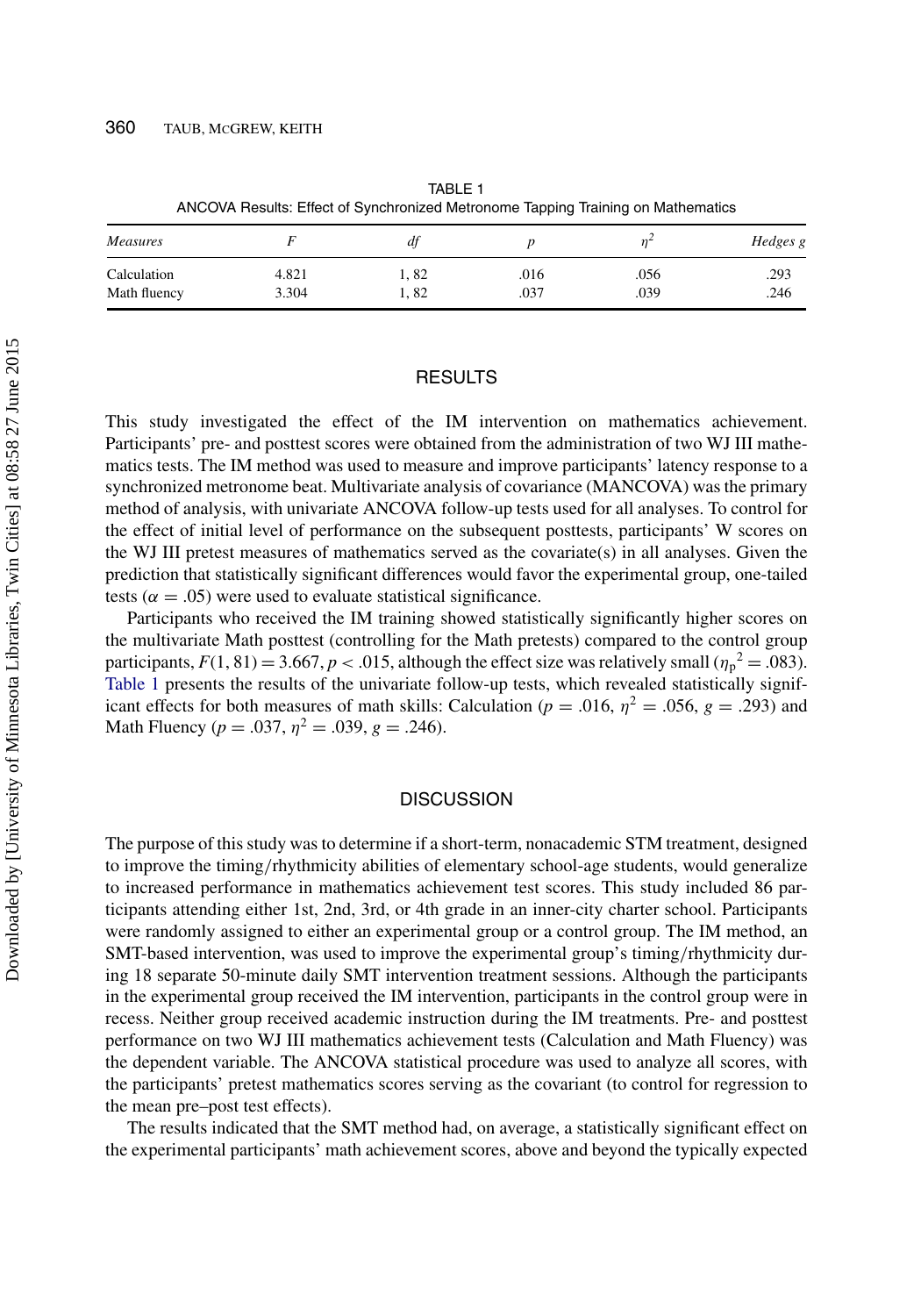growth demonstrated on math achievement during the same time frame (i.e., the change in math scores for the control group subjects). As measured by the WJ III Calculation and Math Fluency tests, participants in the experimental group were found to have completed, on average, more mathematics problems, were more accurate in their math problem solving, and completed the mathematics problems faster than the control group.

Although IM training had a statistically significant effect on mathematic achievement scores, the magnitude of the effect was small and accounted for approximately 8% of the variance in the test scores. An alternative way to examine effect size is through Hedges *g* (Howell, [2002\)](#page-15-21). [Table 1](#page-10-0) presents the effect size for Hedges *g* on Math Calculation and Math Fluency. This statistic may be used to explain effect size as a percentage of growth, using the normal curve distribution. Using this conversion of Hedge's *g*, we found that when compared to the control group, the experimental group experienced a 12% growth on the Calculation test and a 12% growth on the Math Fluency test, when compared to the control groups. These growth rates also compare favorably to the 15% growth, using Hedges *g*, identified in a meta-analysis of phonics instruction conducted by the National Reading Panel's Committee on the Prevention of Reading Difficulties in Young Children (National Reading Panel, [2000\)](#page-15-22). Developmental growth curves based on nationally stan-dardized mathematics tests (McGrew & Woodcock, [2001\)](#page-15-20) suggest that students of similar age (8.15 years) typically demonstrate little academic growth (as reflected by norm-referenced tests) over a 3- to 4-week period. The detection of significant changes in math achievement scores from a nonacademic intervention after only about 4 weeks and 18 intervention sessions lasting about 50 minutes each is, at a minimum, a significant finding for an initial pilot study and is worthy of further exploration.

#### Preliminary Working Hypothesis and Areas to Investigate

Cognitive and intelligence researchers have long sought for (and argued about) the "holy grail" of intelligence—an underlying core essence or mechanism that plays a role in most all intellectual and human performance situations. It is typically referred to as *g*, or general intelligence. The general consensus touches on the concept of neural efficiency (Jenson, [1998\)](#page-15-23). Such a general mechanism or process is considered a domain-general cognitive mechanism, as it works across multiple domains of human ability. Some have referred to such general mechanisms as a "jack-of-all-trade" cognitive mechanism (Chiappe & MacDonald, [2005;](#page-14-20) Rakison & Yermolayeva, [2011\)](#page-16-21). This contrasts with domain-specific cognitive mechanisms, which are compartmentalized (modular), brain-based components with limited generalization or transfer effects after training.

In addition to the present positive results, previous studies have reported significant effects linking mental time-keeping and academic achievement (e.g., Buhusi & Meck, [2005;](#page-13-0) Ritter et al., [2013;](#page-16-6) Taub et al., [2007\)](#page-16-5), dyslexia (McGee, Brodeur, & Symons, [2004;](#page-15-24) Wolff, [2002\)](#page-16-2), golf performance (Libkuman & Otani, [2002;](#page-15-19) Sommer & Rönnqvist, [2009\)](#page-16-18), attention, motor control, language processing, reading (Taub et al., [2007\)](#page-16-5), and parent report of regulation of aggressive behavior Shaffer et al. [\(2001\)](#page-16-19). We believe that, collectively, such cross-domain findings suggest SMT-based interventions must be modifying a domain-general cognitive mechanism.

Via task analysis of IM-based SMT training, we offer the hypothesis that the primary mechanism by which working memory is enhanced is the training of controlled attention and inhibition. To stay "on target" requires the subject to focus like a laser on the target tone (for sustained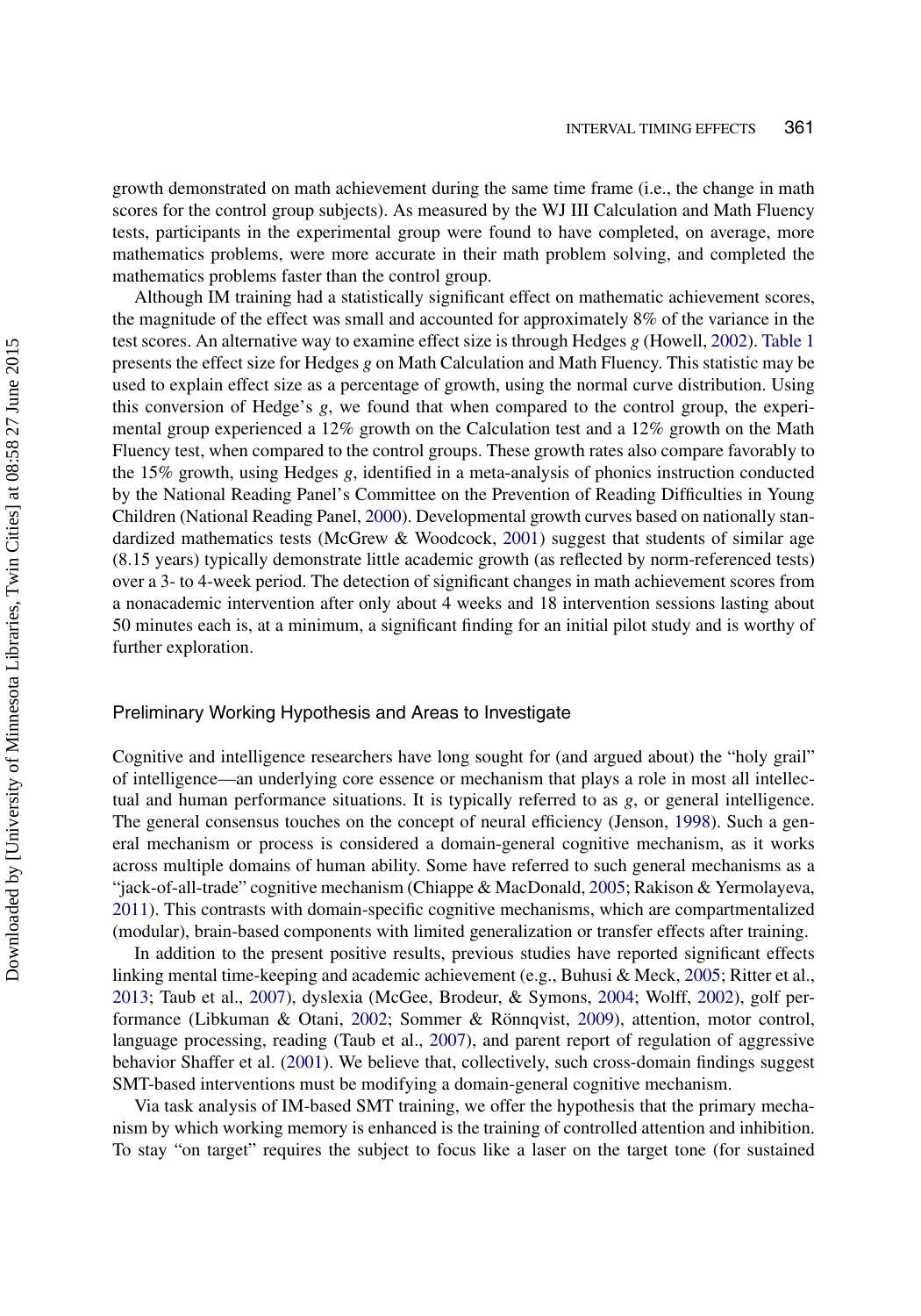periods of time) and to shut down or inhibit attention to external or internal (mind-wandering) stimuli. Attentional capture is minimized by the process of inhibition (ignoring task irrelevant distractions—self-generated random thoughts or "mind wandering"). The constant millisecondbased feedback requires participants to suppress attending to distracting external and internal stimuli. The participants' personal mind manager (i.e., executive functions) must constantly monitor the feedback and update immediate working memory so the participants can adjust and correct their synchronization on a real-time basis. Inhibition, shifting, and updating are the three primary cognitive processes believed to be involved in each person's personal mind manager—collectively referred to as the "executive functions" of the brain (Friedman et al., [2008\)](#page-14-21).

The benefit of SMT intervention methods, which focus primarily on maintaining and judging rhythm to a target tone with constant millisecond-based accuracy, may be the enhancement of the domain-general construct of working memory, which, in turn, is strongly related to executive attention and attentional and inhibitory control (Chun, Golomb, & Turk-Browne, [2011;](#page-14-22) Engle, [2002;](#page-14-14) Eysenck & Derakshan, [2011;](#page-14-23) Posner & Rothbart, [2007\)](#page-16-22). We offer the hypothesis that IM-based SMT training may increase the efficiency of attentional and inhibitory control of information being processed in working memory, which may occur through a number of possible mechanisms, either alone or in combination, and result in an increase in the automatization and efficient performance of working memory. This suggests that IM-based SMT training may not improve working memory by increasing capacity, but that SMT training may result in more efficient use of an individual's working memory system. As previously reviewed in this article, working memory abilities are associated with increased performance proficiency in a wide range of complex cognitive performance situations (fluid reasoning, general intelligence, language acquisition, long-term memory storage, reading, and mathematics).

Another emerging explanation for interval timing improvement suggests that elementary timing tasks may represent a form of temporal *g* (Rammsayer & Brandler, [2007\)](#page-16-23). Rammsayer and Brandler [\(2007\)](#page-16-23) recently reported that measures of temporal *g*, which are very similar to the underlying temporal processing required by IM, are more strongly correlated  $(r = .56)$  with psychometric g than the standard *reaction time g*  $(r = -.34)$ , the traditional approach to measuring the *essence* of general intelligence (Jensen, [1998\)](#page-15-23). This suggests that temporal-based interval timing may be a key component of intellectual functioning.

The above working set of hypotheses is consistent with McGrew's [\(2013\)](#page-15-18) three-level hypothesized model for explaining the efficacy if IM training. As summarized by McGrew [\(2013\)](#page-15-18), IM training (1) increases temporal resolution (faster brain clock rate of neural oscillations), which improves neural efficiency (temporal *g*), which, in turn, (2) improves brain network communicated via increased speed and efficiency of white matter tract processing, particularly between the parietal and front regions of the brain, which, in turn, (3) results in an improved attentional control system, a key component of efficient working memory.

It is recommended that future research should investigate SMT effects at the neurological level (e.g., functional magnetic resonance imaging [fMRI] studies). This may help identify the location(s) of SMT training effects, which, in turn, could help identify relevant cognitive abilities vis-à-vis known brain–behavior relationships. The design of future SMT academic intervention studies should be expanded to include markers of hypothesized cognitive mechanisms (e.g., processing speed, working memory, executive functions, controlled attention) to ascertain which cognitive abilities may be modified via the SMT intervention, and, more important,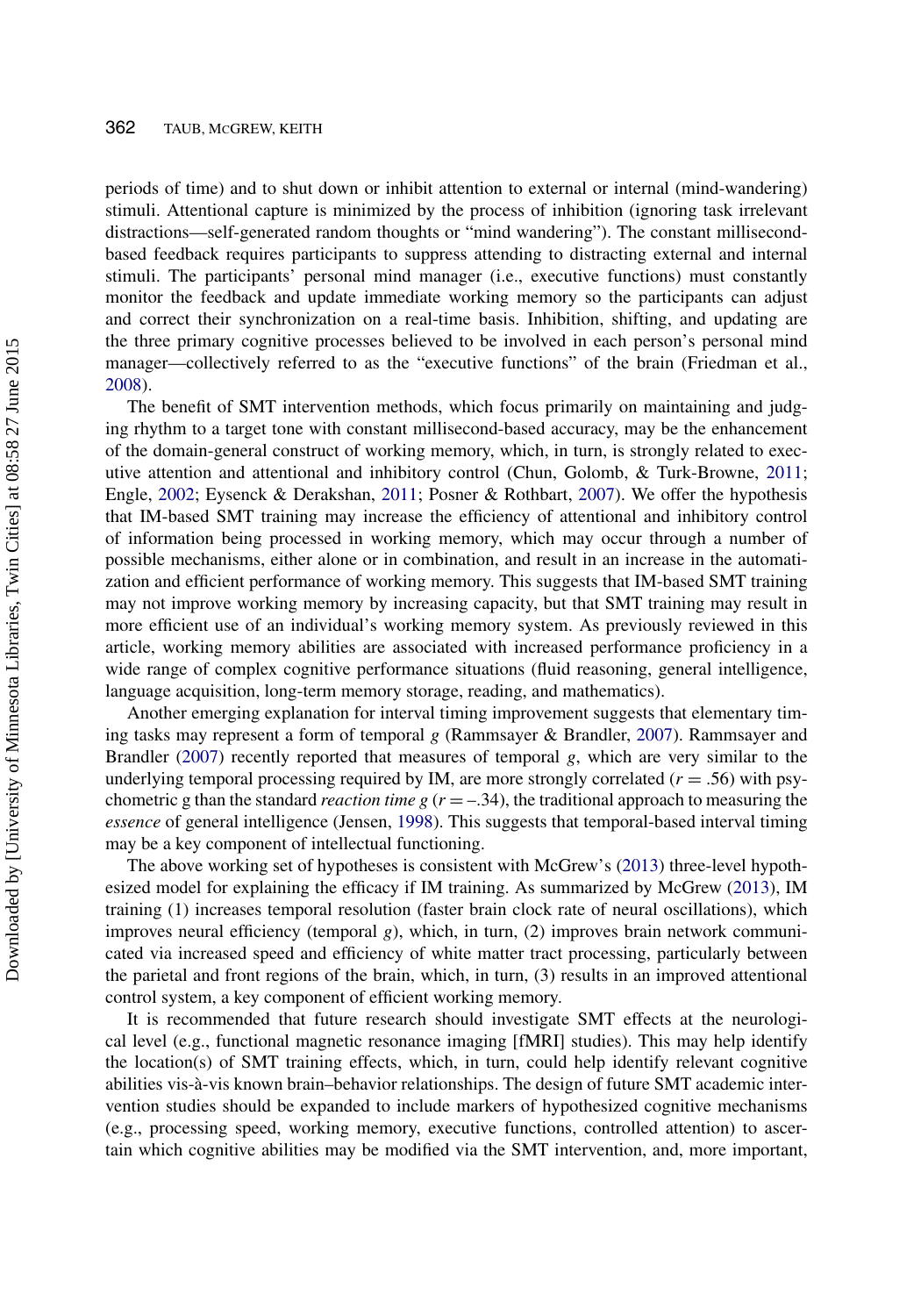which cognitive abilities may mediate the changes in academic outcomes. Longitudinal studies are particularly necessary to establish possible underlying domain-general causal mechanisms.

### ACKNOWLEDGMENT

Dr. Kevin S. McGrew is co-author of the Woodcock-Johnson III Tests of Achievement.

# FUNDING

This study was funded in part through a grant from Interactive Metronome, Inc.

# **NOTE**

<span id="page-13-5"></span>1. Another typical description of information processing models makes a distinction between: (1) memory systems short-term and long-term memory, (2) types of knowledge—declarative and procedural, and (3) types of processing controlled and automatic (Lohman, [2000\)](#page-15-10).

# **REFERENCES**

- <span id="page-13-6"></span>Ackerman, P. L., Beier, M. E., & Boyle, M. O. (2002). Individual differences in working memory within a nomological network of cognitive and perceptual speed abilities. *Journal of Experimental Psychology: General*, *131*(4), 567–589.
- <span id="page-13-1"></span>Ashcraft, M. H. (1995). Cognitive psychology and simple arithmetic: A review and summary of new directions. *Mathematical Cognition*, *1*, 3–34.
- <span id="page-13-9"></span>Baddeley, A. D. (1996). Exploring the central executive. *Quarterly Journal of Experimental Psychology*, *49A*, 5–28.
- <span id="page-13-8"></span>Baddeley, A. (2012). Working memory: Theories, models, and controversies. *Annual Review of Psychology*, *63*, 1–29.
- <span id="page-13-4"></span>Barkley, R. (1997a). Attention-deficit/hyperactivity disorder, self-regulation, and time: Toward a more comprehensive theory. *Journal of Developmental and Behavioral Pediatrics*, *18*, 271–279.
- <span id="page-13-11"></span>Barkley, R. A. (1997b). Behavioral inhibition, sustained attention, and executive functions: Constructing a unifying theory of ADHD. *Psychological Bulletin*, *121*, 65–94.
- <span id="page-13-10"></span>Barrouillet, P., Fayol, M., & Lathulière, E. (1997). Selecting between competitors in multiplication tasks: An explanation of the errors produced by adolescents with learning disabilities. *International Journal of Behavioral Development*, *21*(2), 253–275.
- <span id="page-13-7"></span>Bayliss, D. M., Jarrold, C., Gunn, D. M., & Baddeley, A. D. (2003). The complexities of complex span: Explaining individual differences in working memory in children and adults. *Journal of Experimental Psychology General*, *132*(1), 71–92.
- <span id="page-13-2"></span>Berch, D. B. (2005). Making sense of number sense: Implications for children with mathematical disabilities. *Journal of Learning Disabilities*, *38*(4), 333–339.
- Brown, S., & Bennett, E. (2002). The role of practice and automaticity in temporal and nontemporal dual-task performance. *Psychological Research*, *66*(1), 80–89.
- <span id="page-13-3"></span>Bryant, B. R., & Rivera, D. P. (1997). Educational assessment of mathematics skills and abilities. *Journal of Learning Disabilities*, *30*, 57–68.
- Buhusi, C. V., & Meck, W. H. (2005). What makes us tick? Functional and neural mechanisms of interval timing. *Nature Reviews Neuroscience*, *6*(10), 755–765. doi[:10.1038](http://dx.doi.org/10.1038\gdef yes{no}$/$\gdef \ {$/$}\gdef no{no}\gdef yes{yes}\gdef \ \gdef \ {\ }\gdef no{no}\gdef yes{yes}{$/$\gdef \ {$/$}\gdef no{no}\gdef yes{yes}}nrn1764)/[nrn1764](http://dx.doi.org/10.1038/nrn1764)
- <span id="page-13-0"></span>Bull, R., & Johnston, R. S. (1997). Children's arithmetic difficulties: Contributions from processing speed, item identification, and short-term memory. *Journal of Experimental Child Psychology*, *65*, 1–24.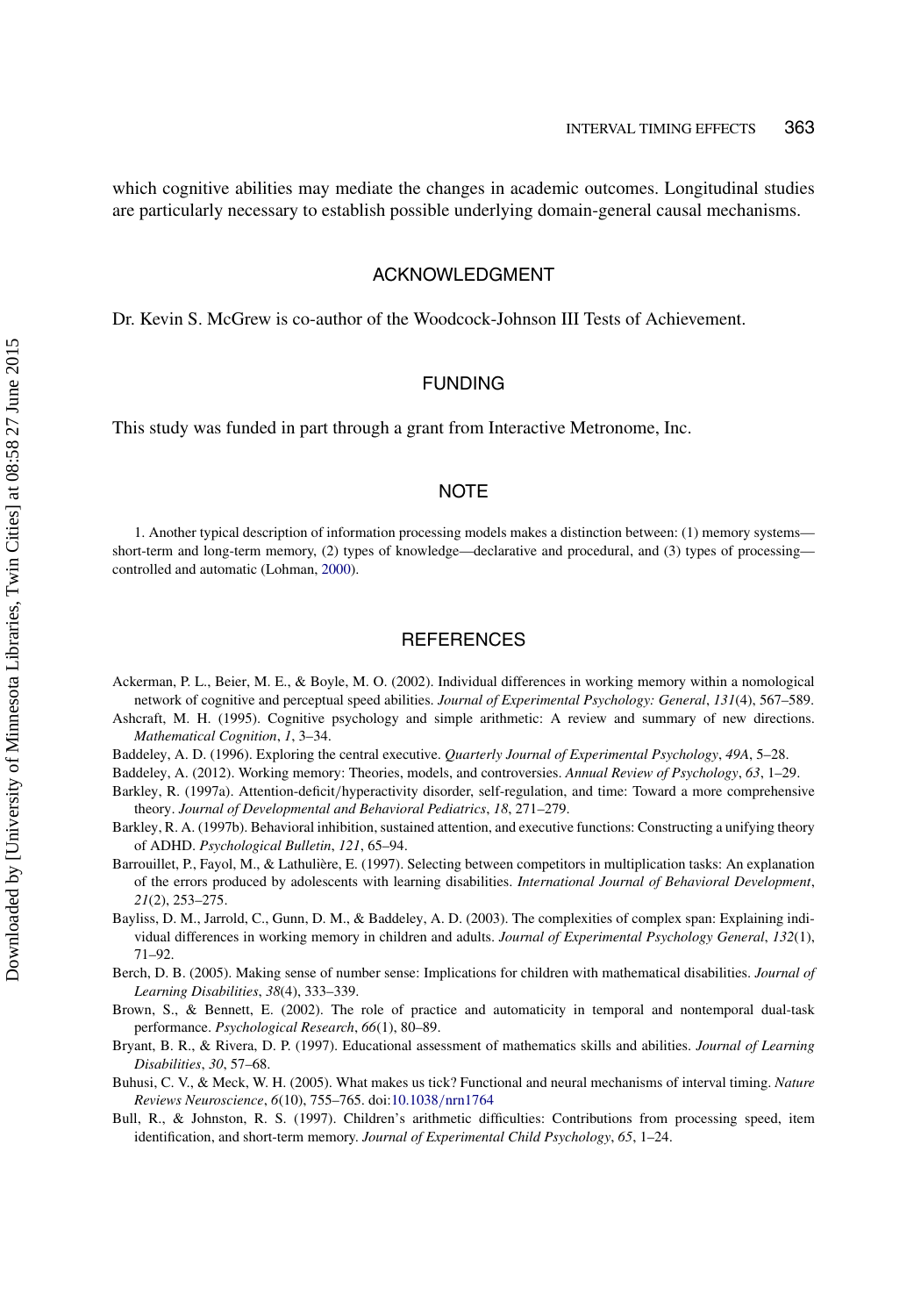- <span id="page-14-0"></span>Bull, R., Johnston, R. S., & Roy, J. A. (1999). Exploring the roles of the visual-spatial sketch pad and central executive in children's arithmetical skills: Views from cognition and developmental neuropsychology. *Developmental Neuropsychology*, *15*, 421–442.
- <span id="page-14-17"></span>Case, R., & Toronto, U. (1982). Operational efficiency and the growth of short-term memory span. *Journal of Experimental Child Psychology*, *33*(3), 386–404.
- <span id="page-14-20"></span>Chiappe, D., & MacDonald, K. (2005). The evolution of domain-general mechanisms in intelligence and learning. *Journal of General Psychology*, *132*(1), 5–40. doi:10.3200/[GENP.132.1.5-40](http://dx.doi.org/10.3200\gdef yes{no}$/$\gdef \ {$/$}\gdef no{no}\gdef yes{yes}\gdef \ \gdef \ {\ }\gdef no{no}\gdef yes{yes}{$/$\gdef \ {$/$}\gdef no{no}\gdef yes{yes}}GENP.132.1.5-40)
- <span id="page-14-22"></span>Chun, M. M., Golomb, J. D., & Turk-Browne, N. B. (2011). A taxonomy of external and internal attention. *Annual Review of Psychology*, *62*, 73–101.
- <span id="page-14-11"></span>Conway, A. R. A., Cowan, N., Bunting, M. F., Therriault, D. J., & Minkoff, S. R. B. (2002). A latent variable analysis of working memory capacity, short-term memory capacity, processing speed, and general fluid intelligence. *Intelligence*, *30*(2), 163–183.
- <span id="page-14-9"></span>Ellis, M. C. (1992). Tempo perception and performance of elementary students, grades 3-6. *Journal of Research in Music Education*, *40*, 329–341.
- <span id="page-14-18"></span>Engbert, R., Scheffczyk, C., Krampe, R. T., Rosenblum, M., Kurths, J., & Kliegl, R. (1997). Tempo-induced transitions in polyrhythmic hand movements. *Physical Review*, *56*, 5823–5833.
- <span id="page-14-14"></span>Engle, R. W. (2002). Working memory capacity as executive attention. *Current Directions in Psychological Science*, *11*(1), 19–23. doi:10.1111/[1467-8721.00160](http://dx.doi.org/10.1111\gdef yes{no}$/$\gdef \ {$/$}\gdef no{no}\gdef yes{yes}\gdef \ \gdef \ {\ }\gdef no{no}\gdef yes{yes}{$/$\gdef \ {$/$}\gdef no{no}\gdef yes{yes}}1467-8721.00160)
- <span id="page-14-10"></span>Engle, R. W., Cantor, J., & Carullo, J. J. (1992). Individual differences in working memory and comprehension: Test of four hypotheses. *Journal of Experimental Psychology*, *18*(5), 972–992.
- <span id="page-14-12"></span>Engle, R. W., Tuholski, S. W., Laughlin, J. E., & Conway, A. (1999). Working memory, short-term memory, and general fluid intelligence: A latent-variable approach. *Journal of Experimental Psychology: General*, *128*(3), 309–331.
- <span id="page-14-23"></span>Eysenck, M. W., & Derakshan, N. (2011). New perspectives in attentional control theory. *Personality and Individual Differences*, *50*(7), 955–960. doi:10.1016/[j.paid.2010.08.019](http://dx.doi.org/10.1016\gdef yes{no}$/$\gdef \ {$/$}\gdef no{no}\gdef yes{yes}\gdef \ \gdef \ {\ }\gdef no{no}\gdef yes{yes}{$/$\gdef \ {$/$}\gdef no{no}\gdef yes{yes}}j.paid.2010.08.019)
- <span id="page-14-19"></span>Fraisse, P. (1982). Rhythm and tempo. In D. Deutch (Ed.), *The psychology of music* (pp. 148–190). New York, NY: Academic Press.
- <span id="page-14-21"></span>Friedman, N. P., Miyake, A., Young, S. E., DeFries, J. C., Corley, R. P., & Hewitt, J. K. (2008). Individual differences in executive functions are almost entirely genetic in origin. *Journal of Experimental Psychology: General*, *137*(2), 201–225. doi:10.1037/[0096-3445.137.2.201](http://dx.doi.org/10.1037\gdef yes{no}$/$\gdef \ {$/$}\gdef no{no}\gdef yes{yes}\gdef \ \gdef \ {\ }\gdef no{no}\gdef yes{yes}{$/$\gdef \ {$/$}\gdef no{no}\gdef yes{yes}}0096-3445.137.2.201)
- <span id="page-14-13"></span>Fry, A. F., & Hale, S. (1996). Processing speed, working memory, and fluid intelligence: Evidence for a developmental cascade. *Psychological Science*, *7*(4), 237–241.
- Fry, A. F., & Hale, S. (2000). Relationships among processing speed, working memory, and fluid intelligence in children. *Biological Psychology*, *54*, 1–34.
- <span id="page-14-3"></span>Fuchs, L. S., Geary, D. C., Compton, D. L., Fuchs, D., Hamlett, C. L. & Bryant, D. (2010). The contributions of numerosity and domain-general abilities to school readiness. *Child Development*, *81*(5), 1520–1533.
- <span id="page-14-15"></span>Furst, A. J., & Hitch, G. J. (2000). Separate roles for executive and phonological components of working memory in mental arithmetic. *Memory and Cognition*, *28*, 774–782.
- <span id="page-14-1"></span>Geary, D. C. (1993). Mathematics disabilities: Cognitive, neuropsychological, and genetic components. *Psychological Bulletin*, *114*, 345–362.
- <span id="page-14-2"></span>Geary, D. C. (1994). *Children's mathematical development: Research and practical applications*. Washington, DC: American Psychological Association.
- <span id="page-14-5"></span>Geary, D. C. (2007). An evolutionary perspective on learning disabilities in mathematics. *Developmental Neuropsychology*, *32*(1), 471–519.
- <span id="page-14-6"></span>Geary, D. C., Bailey, D. H., Littlefield, A., Wood, P., Hoard, M. K., & Nugent, L. (2009). First-grade predictors of mathematical learning disability: A latent class trajectory analysis. *Cognitive Development*, *24*, 411–429.
- <span id="page-14-16"></span>Geary, D. C., Hamson, C. O., & Hoard, M. K. (2000). Numerical and arithmetic cognition: A longitudinal study of process and concept deficits in children with learning disability. *Journal of Experimental Child Psychology*, *77*, 236–263.
- <span id="page-14-7"></span>Geary, D. C., Hoard, M. K., Nugent, L., & Bailey, D. H. (2012). Mathematical cognition deficits in children with learning disabilities and persistent low achievement: A five-year prospective study. *Journal of Educational Psychology*, *104*, 206–223.
- <span id="page-14-4"></span>Gersten, R., & Chard, D. (1999). Number sense: Rethinking arithmetic instruction for students with mathematical disabilities. *Journal of Special Education*, *33*, 18–28.
- <span id="page-14-8"></span>Greenspan, S. I. (1992). *Infancy and early childhood: The practice of clinical assessment and intervention with emotional and developmental challenges*. Madison, CT: International University Press.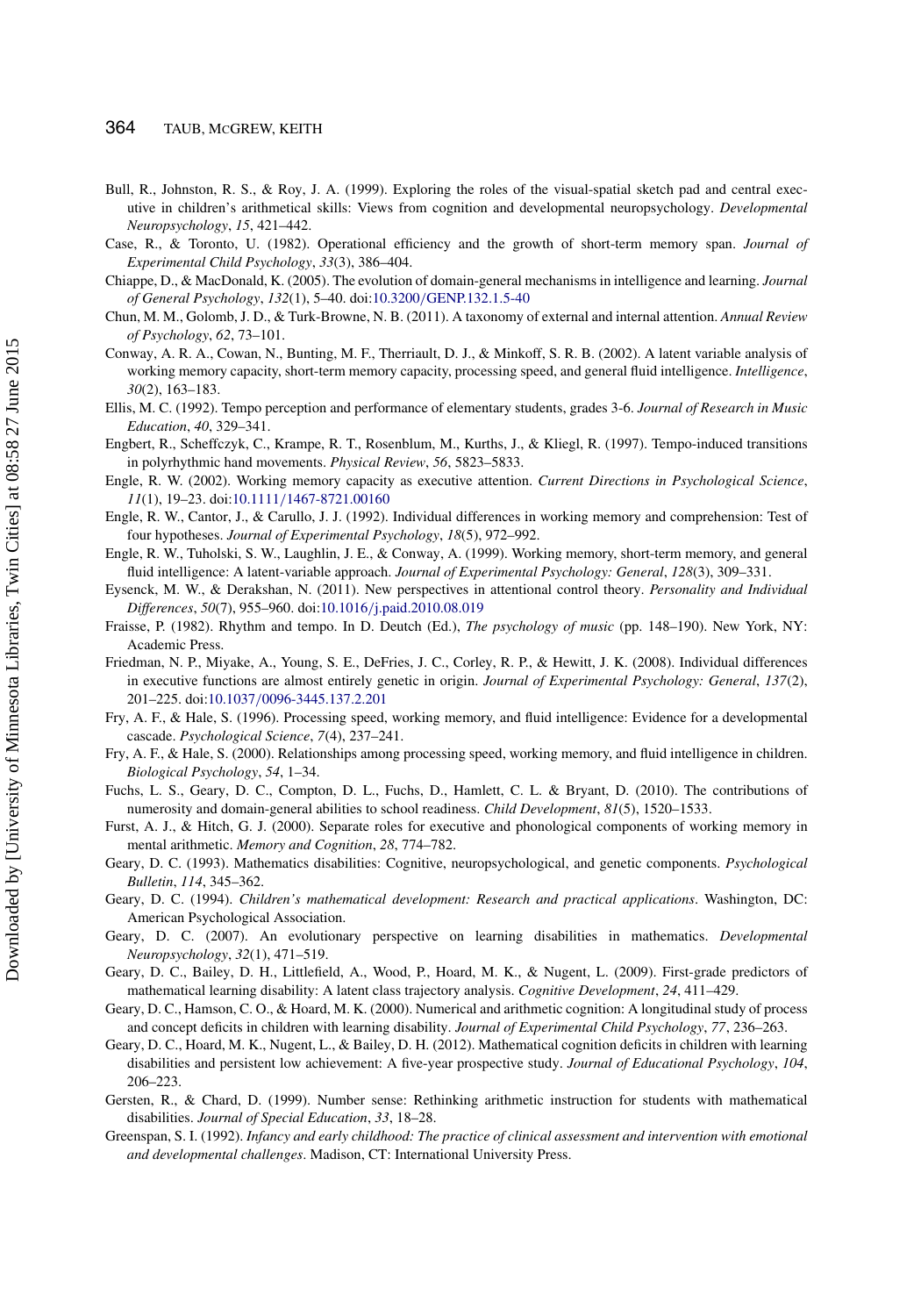- <span id="page-15-6"></span>Hitch, G. J., Towse, J. N., & Hutton, U. (2001). What limits children's working memory span? Theoretical accounts and applications for scholastic development. *Journal of Experimental Psychology General*, *130*(2), 184–198.
- <span id="page-15-1"></span>Hoard, M. K., Geary, D. C., & Hamson, C. O. (1999). Numerical and arithmetic cognition. *Mathematical Cognition*, *5*, 65–91.
- <span id="page-15-21"></span>Howell, D. C. (2002). *Statistical methods for psychology* (5th ed.). Pacific Grove, CA: Duxbury.
- <span id="page-15-23"></span>Jensen, A. R. (1998). *The g factor*. Westport, CT: Praeger.
- <span id="page-15-5"></span>Just, M. A., & Carpenter, P. A. (1992). A capacity theory of comprehension: Individual differences in working memory. *Psychological Review*, *99*(1), 122–149.
- <span id="page-15-13"></span>Kail, R. (1991). Development of processing speed in childhood and adolescence. In H. W. Reese (Ed.), *Advances in child development and behavior* (Vol. 23, pp. 151–185). San Diego, CA: Academic Press.
- <span id="page-15-14"></span>Kail, R., Hall, L. K., & Caskey, B. J. (1999). Processing speed, exposure to print, and naming speed. *Applied Psycholinguistics*, *20*, 303–314.
- <span id="page-15-16"></span>Krampe, R. T., Engbert, R., & Kliegl, R. (2002). Representational models and nonlinear dynamics: Irreconcilable approaches to human movement timing and coordination or two sides of the same coin? Introduction to the special issue on movement timing and coordination. *Brain and Cognition*, *48*(1), 1–6. doi:10.1006/[brcg.2001.1300](http://dx.doi.org/10.1006\gdef yes{no}$/$\gdef \ {$/$}\gdef no{no}\gdef yes{yes}\gdef \ \gdef \ {\ }\gdef no{no}\gdef yes{yes}{$/$\gdef \ {$/$}\gdef no{no}\gdef yes{yes}}brcg.2001.1300)
- <span id="page-15-3"></span>Kyllonen, P. C. (1996). Is working memory capacity Spearman's *g*? In I. Dennis & P. Tapsfield (Eds.), *Human abilities: Their nature and measurement* (pp. 49–76). Mahwah, NJ: Lawrence Erlbaum.
- <span id="page-15-8"></span>Kyllonen, P. C., & Christal, R. E. (1990). Reasoning ability is (little more than) working-memory capacity?! *Intelligence, 14*, 389–433.
- <span id="page-15-7"></span>Leather, C. V., & Henry, L. A. (1994). Working memory span and phonological awareness tasks as predictors of early reading ability. *Journal of Experimental Child Psychology*, *58*, 88–111.
- <span id="page-15-19"></span>Libkuman, T. M., & Otani, H. (2002). Training in timing improves accuracy in golf. *Journal of General Psychology*, *129*, 77–96.
- <span id="page-15-15"></span>Lohman, D. F. (1989). Human intelligence: An introduction to advances in theory and research. *Review of Educational Research*, *59*(4), 333–373.
- <span id="page-15-10"></span>Lohman, D. F. (2000). Complex information processing and intelligence. In R. Sternberg (Ed.), *Handbook of intelligence* (13th ed., pp. 285–340). Cambridge, England: Cambridge University Press.
- <span id="page-15-17"></span>Mauk, M. D., & Buonomano, D. V. (2004). The neural basis of temporal processing. *Annual Review of Neuroscience*, *27*, 307–340.
- <span id="page-15-24"></span>McGee, R. Brodeur, D., & Symons, D. (2004). Time perception: Does it distinguish ADHD and RD children in a clinical sample? *Journal of Abnormal Child Psychology, 32*, 481–490.
- McGowan, M. L., Lin, A., Ou-Yang, R., Zei, M., & Grobman, W. (2012). Concentration and the second stage of labor: Outcomes associated with the Interactive Metronome. *American Journal of Perinatology*, *29*, 823–826.
- <span id="page-15-4"></span>McGrew, K. S. (2005). The Cattell-Horn-Carroll theory of cognitive abilities: Past, present and future. In D. P. Flanagan & P. L. Harrison (Eds.), *Contemporary intellectual assessment: Theories, tests, and issues* (2nd ed., pp. 136–181). New York, NY: Guilford.
- <span id="page-15-18"></span>McGrew, K. S. (2013). *MindHub Pub #2: The science behind Interactive Metronome: An integration of brain clock, temporal processing, brain network and neurocognitive research and theory*. St. Joseph, MN: Institute for Applied Psychometrics. Retrieved from <www.iapsych.com/articles/mindhub2.pdf>
- <span id="page-15-20"></span>McGrew, K. S., & Woodcock, R. W. (2001). *Technical manual. Woodcock-Johnson III*. Itasca, IL: Riverside Publishing.
- <span id="page-15-11"></span>McLean, J. F., & Hitch, G. J. (1999). Working memory impairments in children with specific arithmetic learning difficulties. *Journal of Experimental Child Psychology*, *74*, 240–260.
- <span id="page-15-2"></span>Mitchell, D. L. (1994, May). *The relationship between rhythmic competency and academic performance in first grade children* (Unpublished doctoral dissertation), University of Central Florida Department of Exceptional and Physical Education.
- <span id="page-15-0"></span>Mullis, I. V. S., Martin, M. O., Gonzalez, E. J., O'Connor, K. M., Chrostowski, S. J., Gregory, K. D., .. Smith, T. A. (2001). *Mathematics benchmarking report: The Third International Math and Science Study – eighth grade*. Boston, MA: Boston College International Study Center.
- <span id="page-15-22"></span>National Reading Panel. (2000). *Teaching children to read: An evidence-based assessment of the scientific research literature on reading and its implications for reading instruction*. Washington, DC: National Institute of Child Health and Human Development.
- <span id="page-15-9"></span>Park, D. C., Smith, A. D., Lautenschlager, G., & Earles, J. L. (1996). Mediators of term memory performance across the life span. *Psychology and Aging*, *11*(4), 621–637.
- <span id="page-15-12"></span>Passolunghi, M. C., Cornoldi, C., & De Liberto, S. (1999). Working memory and intrusions of irrelevant information in a group of specific poor problem solvers. *Memory & Cognition*, *27*(5), 779–790.